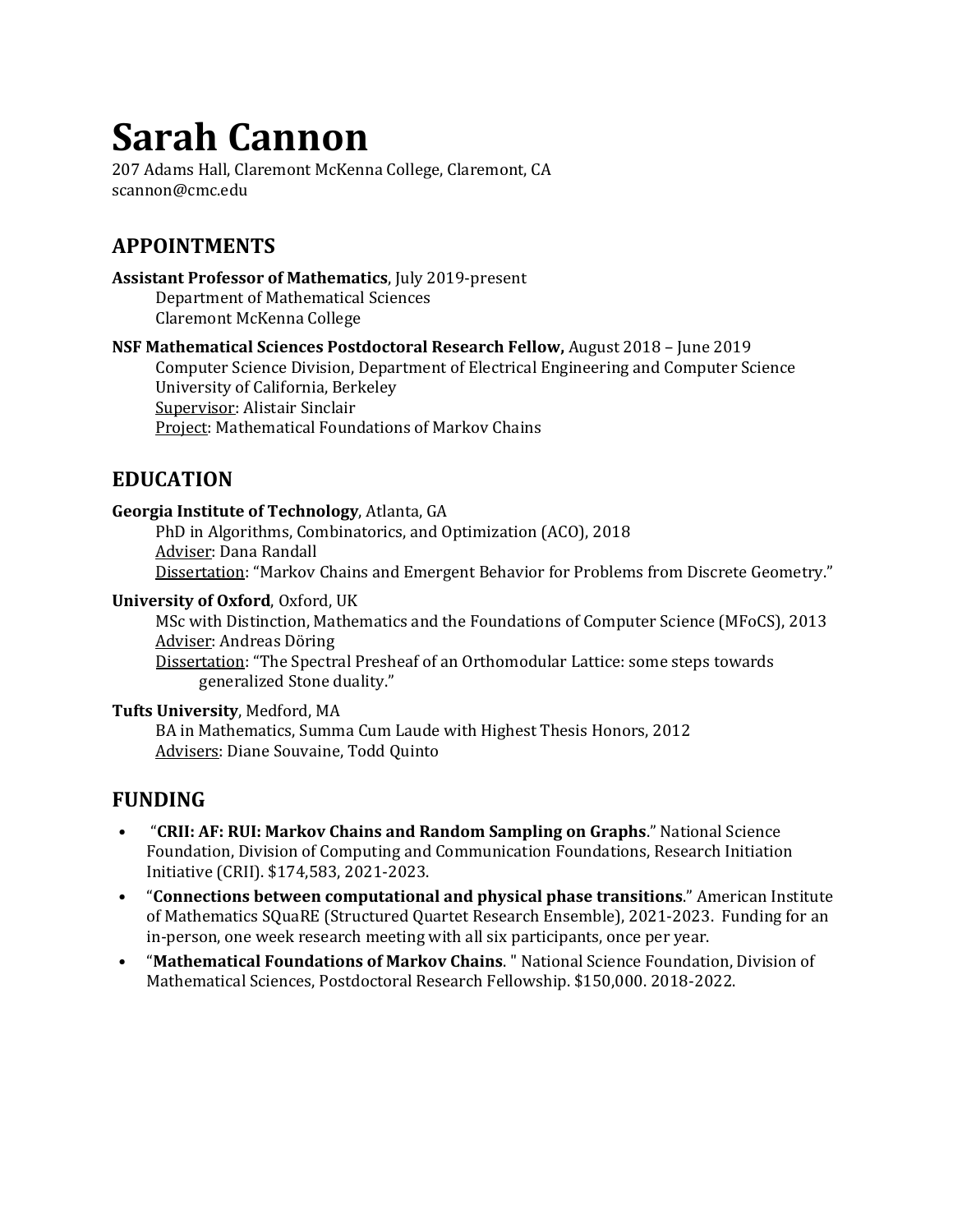## **PUBLICATIONS**

Publications marked with • have authors listed alphabetically, as is standard practice; publications marked with ○ have authors listed in order of contribution, with lab directors listed last.

- A. Blanca, S. Cannon, and W. Perkins. "**Fast and perfect sampling of subgraphs and polymer systems**." Submitted. [https://arxiv.org/abs/2202.05907.](https://arxiv.org/abs/2202.05907)
- S. Cannon, A. Goldbloom-Helzner, V. Gupta, JN Matthews, and B. Suwal. "**Voting Rights, Markov Chains, and Optimization by Short Bursts**." Submitted. [https://arxiv.org/abs/2011.02288.](https://arxiv.org/abs/2011.02288)
- S. Li, B. Dutta, S. Cannon, J. J. Daymude, R. Avinery, E. Aydin, A. W. Richa, D. I. Goldman, and D. Randall. "**Programming Active Cohesive Granular Matter with Mechanically Induced Phase Changes**." *Science Advances*, Vol. 7, No. 17, eabe8494, pp. 1-12, 2021.
- S. Cannon and W. Perkins. "**Counting Independent Sets in Unbalanced Bipartite Graphs**." *ACM-SIAM Symposium on Discrete Algorithms* (SODA), pp. 1456-1466, 2020.
- S. Cannon, J.J. Daymude, C. Gokmen, D. Randall, and A.W. Richa. "**A local stochastic algorithm for separation in heterogeneous self-organizing particle systems**." *23rd International Workshop on Randomization and Computation* (RANDOM), pp. 54:1--54:22, 2019. Preliminary results appeared as "Brief Announcement: A local stochastic algorithm for separation in heterogeneous self-organizing particle systems" in: Proceedings of the 2018 ACM Principles of Distributed Computing (PODC '18), pp. 483-485, 2018.
- S. Cannon, D.A. Levin, and A. Stauffer. "**Polynomial Mixing of the Edge-Flip Markov Chain for Unbiased Dyadic Tilings**." *Combinatorics, Probability, and Computing* 28(3), pp. 365-387, 2019. Conference version in: *21st International Workshop on Randomization and Computation* (RANDOM), pp. 34:1-34:21, 2017.
- o W. Savoie, S. Cannon, J.J. Daymude, R. Warkentin, S. Li, A.W. Richa, D. Randall, and D.I. Goldman. "**Phototactic Supersmarticles**." *Artificial Life and Robotics* 23(4), pp. 459-468, 2018. Conference version in: *The 2nd International Symposium on Swarm Behavior and Bio-Inspired Robotics* (SWARM), pp. 377-384, 2017.
- M. Andrés Arroyo, S. Cannon, J.J. Daymude, D. Randall, and A.W. Richa. "**A Stochastic Approach to Shortcut Bridging in Programmable Matter**." *Natural Computing* 17(4): 723-741, 2018. Conference version in: *23rd International Conference on DNA Computing and Molecular Programming* (DNA), pp. 122-138, 2017.
- S. Cannon, S. Miracle and D. Randall. "**Phase Transitions in Random Dyadic Tilings and Rectangular Dissections**." *SIAM Journal on Discrete Mathematics* 32(3), pp. 966-1992, 2018. Conference version in: *26th Annual ACM-SIAM Symposium on Discrete Algorithms* (SODA), pp. 1573-1589, 2015.
- S. Cannon, T.G. Fai, J. Iwerks, U. Leopold, and C. Schmidt. "**Combinatorics and complexity of guarding polygons with edge and point 2-transmitters**." *Computational Geometry*, vol. 68, pp. 89-100, 2018. Previously as "Combinatorics of edge 2-transmitter art gallery problems," *European Conference on Computational Geometry (EuroCG)*, 2015, and as "NP-hardness of the minimum point and edge 2-transmitter cover problem," *24th Fall Workshop on Computational Geometry* (FWCG), 2014.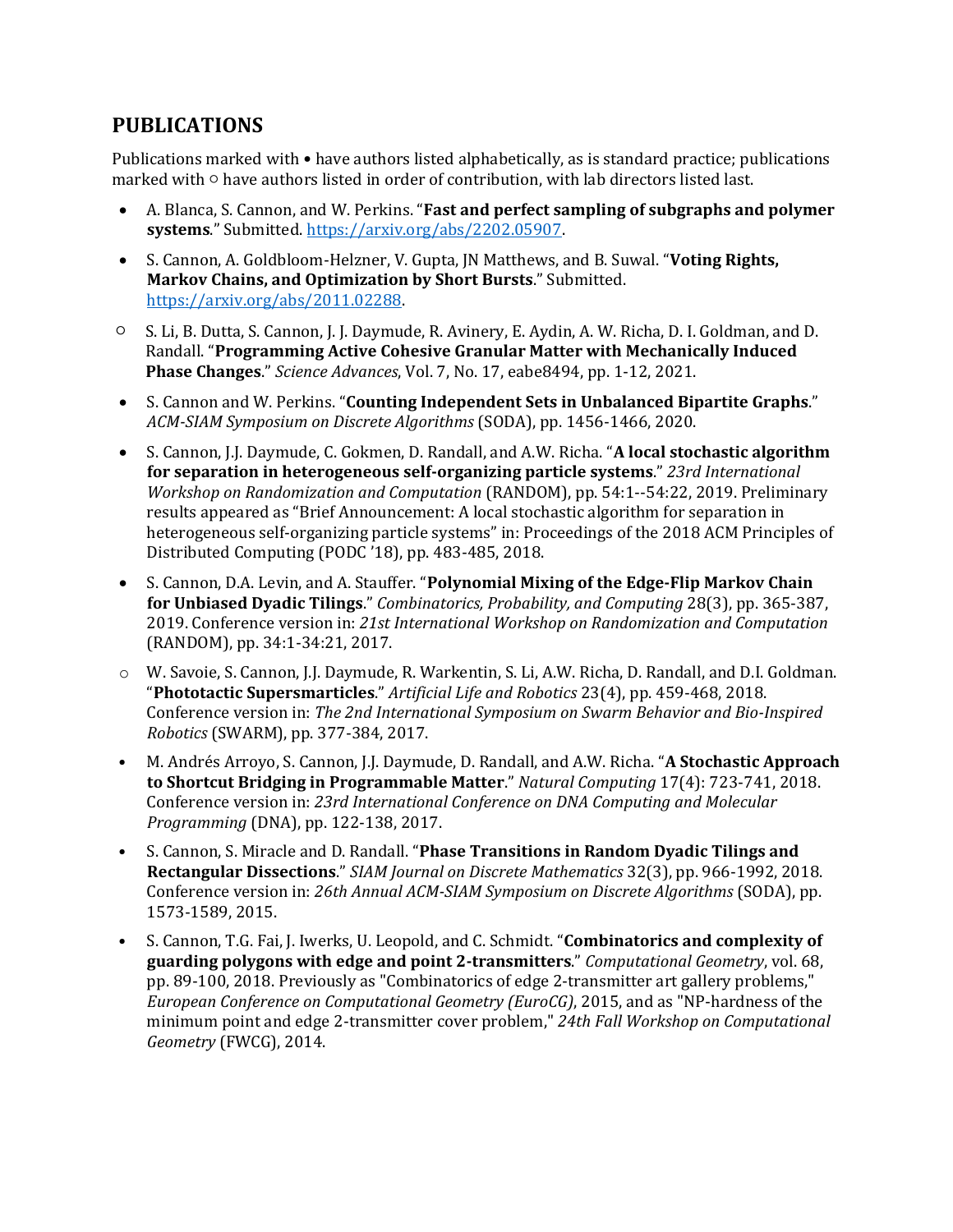- S. Cannon and A. Döring. "**A Generalisation of Stone Duality to Orthomodular Lattices**." *Nagoya Winter Workshop: Reality and Measurement in Algebraic Quantum Theory*. Springer Proceedings in Mathematics & Statistics, vol 261, pp. 3-65, 2018.
- S. Cannon, J.J. Daymude, D. Randall, and A.W. Richa. "**A Markov Chain Algorithm for Compression in Self-organizing Particle Systems**." In: *ACM Symposium on Principles of Distributed Computing* (PODC), pp. 279-288, 2016. Journal version in preparation.
- S. Cannon and D. Randall. "**Sampling on Lattices with Free Boundary Conditions Using Randomized Extensions**." In: *27th Annual ACM-SIAM Symposium on Discrete Algorithms*  (SODA), pp. 1952-1971, 2016.
- G. Barequet, S. Cannon, E. Fox-Epstein, B. Hescott, D.L. Souvaine, C.D. Tóth and A. Winslow. "**Diffuse Reflections in Simple Polygons**." *Discrete Applied Mathematics*, vol. 210, pp. 123- 132, 2016. Conference version: *Latin American Algorithms, Graphs, and Optimization Symposium* (LAGOS), Electronic Notes in Discrete Mathematics, vol. 44, pp. 354-350, 2013.
- V. Bucaj, S. Cannon, M. Dorff, J. Lawson and R. Viertel. "**Embeddedness for singly periodic Scherk surfaces with higher dihedral symmetry**." *Involve: a journal of mathematics*, 6(4), pp. 383-392, 2013.
- S. Cannon, E.D. Demaine, M.L. Demaine, S. Eisenstat, M.J. Patitz, R. Schweller, S.M. Summers and A. Winslow. "**Two Hands Are Better Than One (up to constant factors): Self-Assembly In The 2HAM vs. aTAM**." In: *30th International Symposium on Theoretical Aspects of Computer Science* (STACS), pp. 172-184, 2013. Journal version under review, submitted to *Theoretical Computer Science* in February 2021.
- S. Cannon, D.L. Souvaine and A. Winslow. "**Hidden Mobile Guards in Simple Polygons**." In: *Abstracts of the 24th Canadian Conference on Computational Geometry* (CCCG), pp. 161-166, 2012. Preliminary results presented at the *Fall Workshop on Computational Geometry* (FWCG), 2011.
- S. Cannon, M. Ishaque and C.D. Tóth. "**Conflict-free Graph Orientations with Parity Constraints**." In: *6th International Conference on Fun with Algorithms* (FUN), pp. 57-68, 2012. Preliminary results presented at the *Fall Workshop on Computational Geometry* (FWCG), 2010.

# **TEACHING**

- **Mathematics of Political Districting (Math 195)**, Claremont McKenna College, Fall 2022
- **Foundations of Data Science (CSCI 036)**, Claremont McKenna College, Fall 2021, Spring 2022
- **Graph Algorithms (CSCI 148)**, Claremont McKenna College, Fall 2020
- **Discrete Mathematics (Math 55)**, Claremont McKenna College, Spring 2020, Fall 2020, Spring 2021
- **Probability (Math 151)**, Claremont McKenna College, Fall 2019, Spring 2020, Spring 2021, Fall 2022
- **Design and Analysis of Algorithms (CS 3510)**, Georgia Tech, Summer 2017.
- **Teaching Assistant, Honors Discrete Mathematics (CS 2051)**, Georgia Tech, Spring 2017.
- **Teaching Assistant, Advanced Algorithms (CS 4540)**, Georgia Tech, Fall 2015.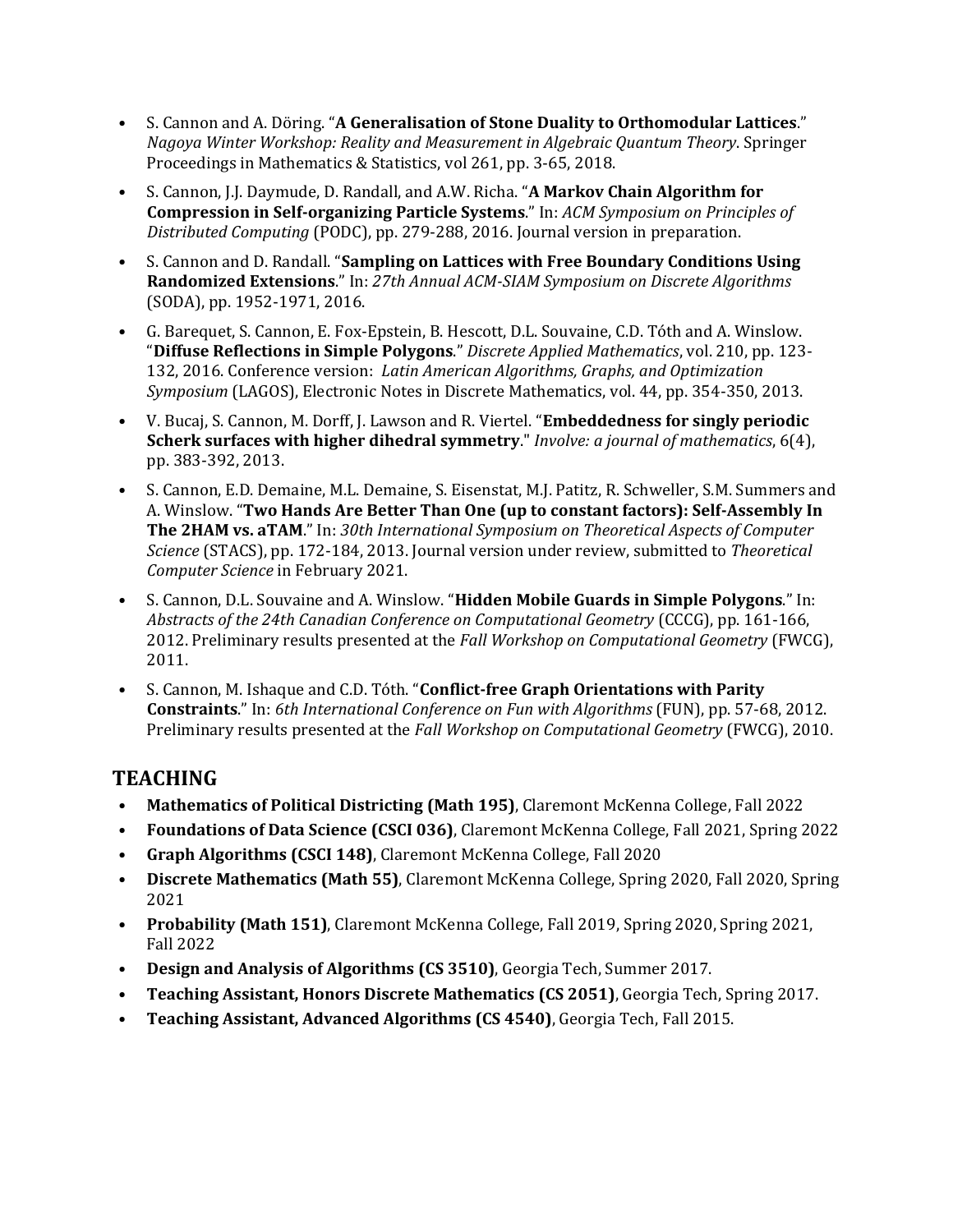# **INVITED WORKSHOPS AND LONG-TERM VISITS**

- **Quantitative Investigations of Gerrymandering and Redistricting**, Duke University, March 2-4, 2020.
- **Japanese-American-German Frontiers of Science Symposium**, Kyoto, Japan, September 26- 29, 2019. Invited by the National Academy of Sciences.
- **Faculty, Voting Rights Data Institute**, Tufts University, Medford, MA and Massachusetts Institute of Technology, Cambridge, MA, June 17-July 26, 2019.
- **Geometry of Polynomials**, Simons Institute, Berkeley, CA, Spring Semester 2019.
- **Rising Stars in EECS**, Massachusetts Institute of Technology, Cambridge, MA, October 28-30, 2018.
- **Working Group: Limits to Inference in Networks and Noisy Data**, Santa Fe Institute, Santa Fe, NM, April 2-6, 2018.
- **Seminar on Computational Counting,** Schloss Dagstuhl Leibniz Center for Informatics, Germany, August 21-25, 2017.
- **China Theory Week**, Institute of Theoretical Computer Science and Communications, The Chinese University of Hong Kong, Hong Kong, August 22-26, 2016.
- **Seminar on Algorithmic Foundations of Programmable Matter,** Schloss Dagstuhl Leibniz Center for Informatics, Germany, July 4-8, 2016.
- **Workshop on Markov Chain Mixing Times**, American Institute of Mathematics, San Jose, CA, June 6-10, 2016.
- **Invited Speaker**, **30th Clemson Mini-Conference on Discrete Mathematics**, Clemson University, SC, October 23rd, 2015.
- **3rd Heidelberg Laureate Forum**, Heidelberg, Germany, August 23-28, 2015.
- **Women in Theory**, New York University, NY, May 28-30, 2014.
- **27th Bellairs Winter Workshop on Computational Geometry**, February 11-17, 2012.
- **Women in Theory**, Princeton University, NJ, June 19-23, 2010.

# **SELECTED HONORS AND AWARDS**

- **National Science Foundation Graduate Research Fellowship**, 2013-2018.
- **Simons Award for Graduate Students in Theoretical Computer Science**, 2015-2017. Awarded to at most 10 students at US and Canadian universities each year.
- **Clare Boothe Luce Outstanding Graduate Fellow**, Georgia Tech, for "exceptional promise for making significant contributions to the worldwide advancement of science and technology" and an ability "to serve as a role model for younger generations," 2013-2015.
- **Algorithms, Combinatorics, and Optimization Fellowship**, Georgia Tech, 2013-2015.
- **Computing Research Association's Outstanding Undergraduate Researcher Award** 2012.
- **Norbert Weiner Award in Mathematics**, Tufts University, "given on those rare occasions when a student exhibits such prodigious strength in mathematics as to recall the highly unusual talents of Norbert Wiener [19]09, who went on to become one of the giants of twentieth-century mathematics," 2012.
- **Finalist, Rhodes Scholarship**, 2011.